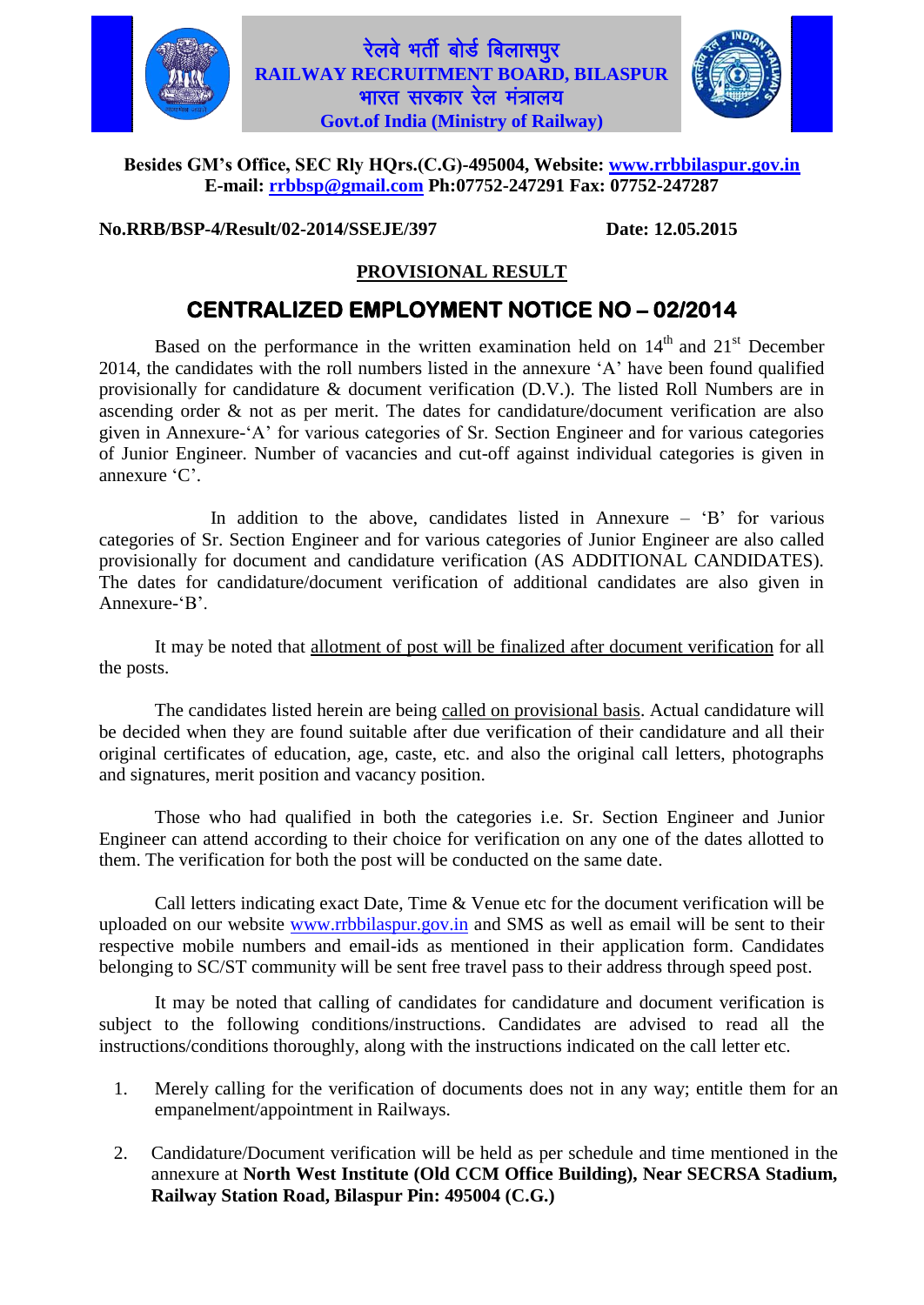- 3. The call letters are to be download from the website of RRB Bilaspur [www.rrbbilaspur.gov.in.](http://www.rrbbilaspur.gov.in/) All the conditions mentioned in the call letter may be adhered to.
- 4. Candidates must bring their three passport size photographs identical to the one pasted on application form, print out of their application form and templates uploaded by them while applying online and all requisite original marksheets and certificates of SSC, HSSC, original Diploma/Degree certificates with Original marksheets of each year leading to degree/diploma, as the case may be, Date of Birth certificate etc, and also their 2 sets xerox copies attested by Gazetted Officer and original call letter of written examination and conducted by RRB, Bilaspur. Candidates must possess the required educational qualification, as per employment notice on the closing date of submission of application. No further time will be given for submission of certificate(s).
- 5. Candidates must ensure that their names, their father's name and other particulars in their original certificates must match with entries made in their application form. The SC/ST/OBC candidates must also ensure that the address mentioned in their caste certificates are tallied with the entries of permanent address made by them in their application forms.
- 6. The SC & ST candidates must bring their original Caste Certificate in prescribed format as given in CEN 02/2014 duly issued by competent authority and bearing seal and stamp of the office of issuing authority. OBC candidates are required to produce original caste certificate in the format prescribed in CEN 02/014 duly incorporating the clause for noncreamy layer status for the financial year 2014-15 and 2015-16, issued by issued by competent authority and bearing seal and stamp of the office of issuing authority.
- 7. Minority community Candidates claimed waiver of examination fee will be required to furnish minority community declaration affidavit on non-judicial stamp paper that he/she belongs to any of the minority community notified by central Govt. (i.e. Muslim/Sikh/Christian/Buddhist/Parsis).
- 8. Ex. Servicemen are required to produce original discharge certificate and the PPO. They are also required to produce appropriate certificate(s) issued by the competent authority for equivalence of their educational qualification.
- 9. Physically handicapped candidates are required to produce disability certificate in prescribed format, issued by the competent authority viz, a medical board, duly constituted by the Centre or a State Government.
- 10. Candidates already employed in Railways or any Central/State Government department/ Public Sector Undertaking shall be required to furnish requisite No Objection Certificate. Failure to do so shall render their candidature to be rejected.
- 11. The candidate must invariably bring with him/her Aadhar Card, Driving Licence, Voter I/D Card, I/D Card issued by Central/State Govt. or private institutions.
- 12. No provisional or deficient certificates shall be accepted nor shall any extra time be allowed for production of original certificates.
- 13. The candidates who fail to produce above mentioned documents in original, their candidature shall be outrightly rejected without any further notice and no appeal in this regard shall be entertained.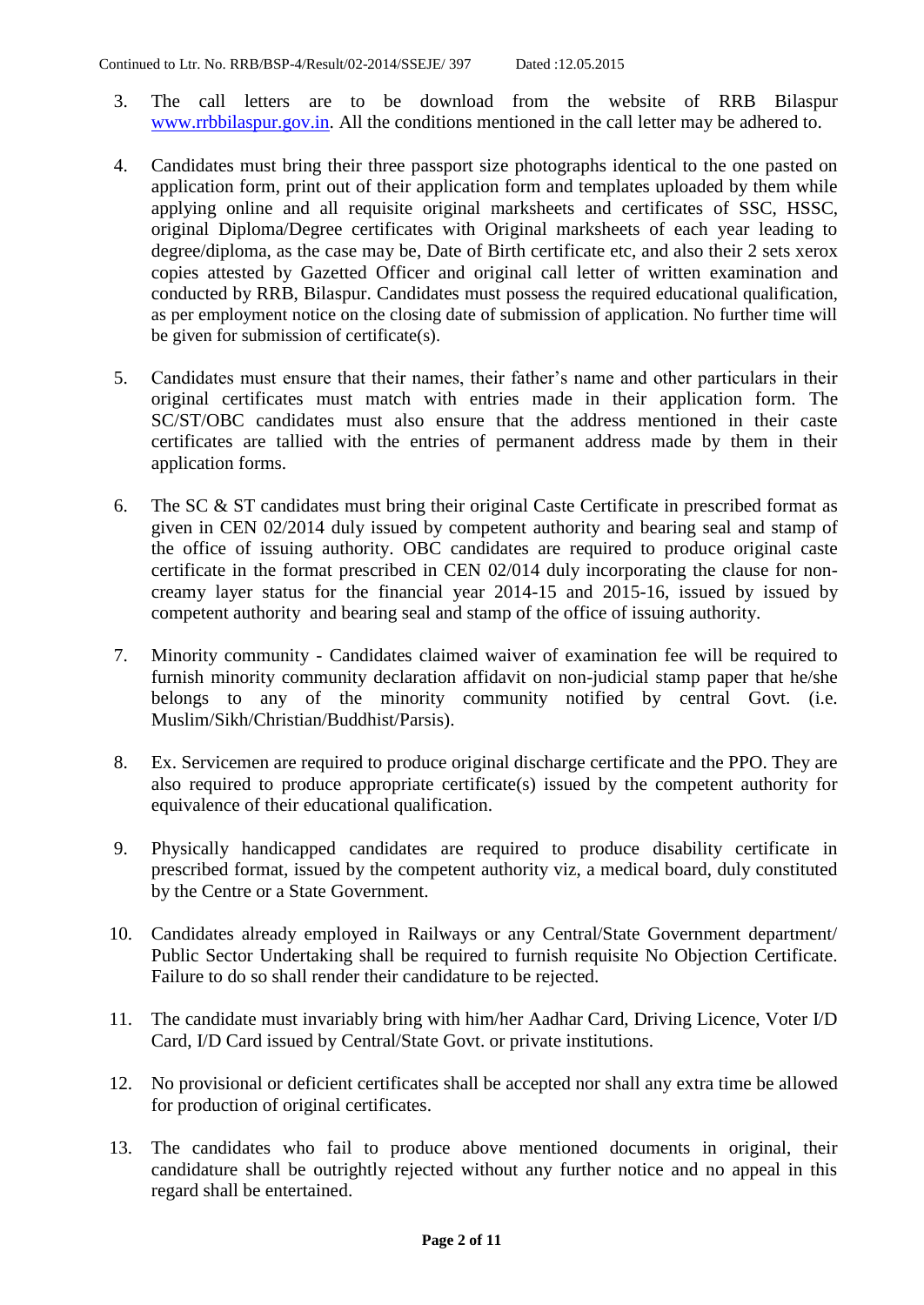Continued to Ltr. No. RRB/BSP-4/Result/02-2014/SSEJE/ 397 Dated :12.05.2015

13. RRB will take appropriate legal action on candidates who are found to be involved and/or resorting to impersonation /manipulation/tampering etc. during the verification process in terms of CEN No. 02/2014.

#### 14. **Candidates must collect the Document Verification Completion/Non-completion certificate from the Officials at Site without fail.**

- 15. The final results will be based on the number of vacancies, the performance of the candidate in the written examination, option for the post, reservation rules and correctness of information furnished in the application /information sheet etc.
- 16. The candidates may be required to stay back for  $1 2$  days beyond their date of verification, if necessary.
- 17. The result is available on the **website [www.rrbbilaspur.gov.in](http://www.rrbbilaspur.gov.in/)** of this RRB.
- 18. All care has been taken in preparation of result and compiling the list; however Railway Recruitment Board, Bilaspur, reserve the right to rectify any inadvertent error/typographical mistake/omission, if any at any stage.
- 19. The onus of proving eligibility for the post concerned and the genuineness of other entries/averments made in the application form shall rest with the candidate.
- 20. DO NOT BELIEVE any false promises made by unscrupulous elements promising jobs in the railways or to help in the recruitments.

 $Sd$ <sup>-</sup> **Chairman Railway Recruitment Board Bilaspur**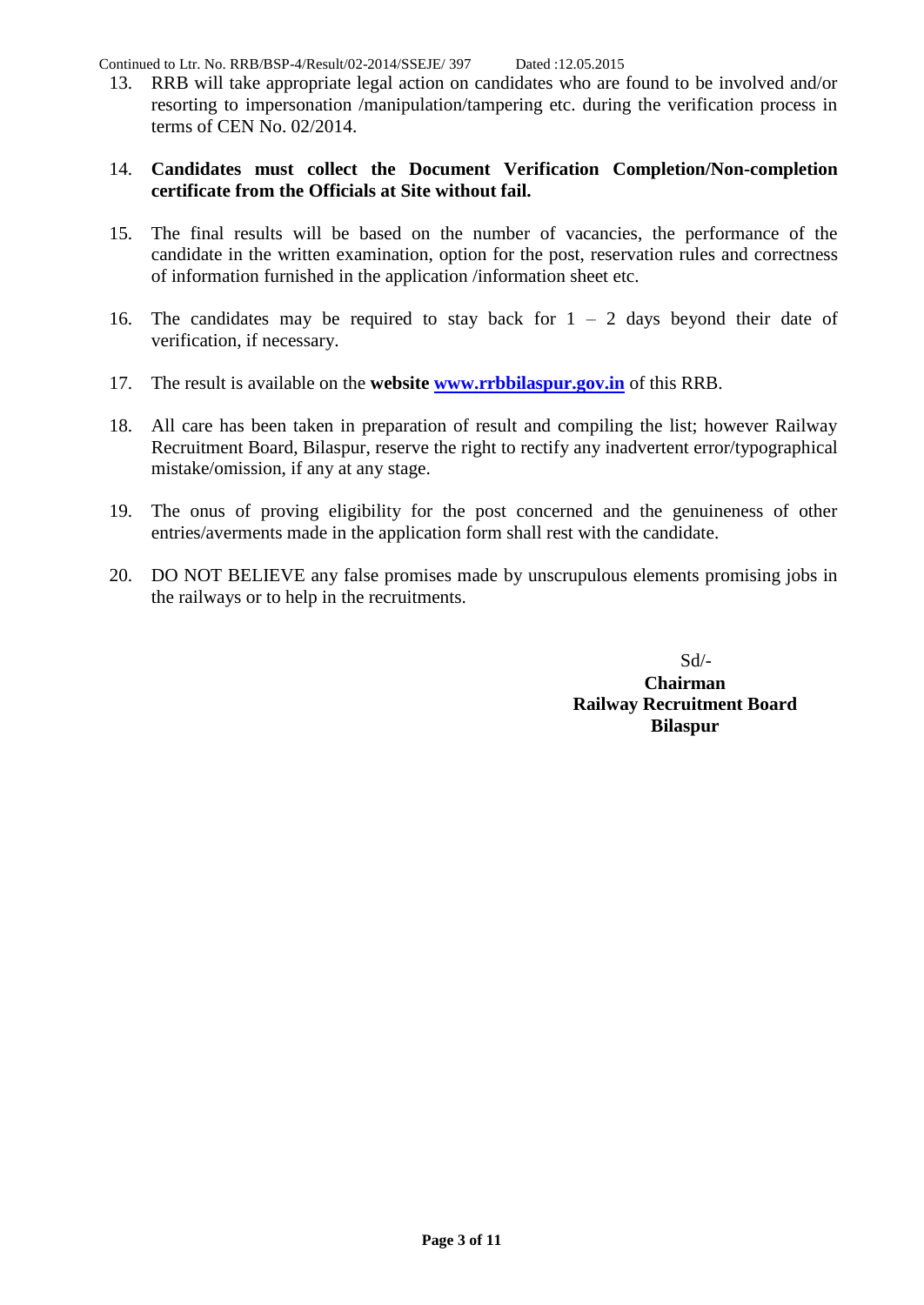**Venue: North West Institute (Old CCM Office Building), Near SECRSA Stadium, Railway Station Road, Bilaspur Pin: 495004 (C.G.)**

#### **Date of Verification : 01.06.2015 Time: 8.30 HRS**

# **CATEGORY NO. 01, 02, 03**

| <b>ROLL</b>    | <b>ROLL</b>    | <b>ROLL</b>    | <b>ROLL</b>    |
|----------------|----------------|----------------|----------------|
| 30214200000298 | 30214200011477 | 30214200018258 | 30214200008451 |
| 30214200002431 | 30214200012397 | 30214200018573 | 30214200013957 |
| 30214200002625 | 30214200012833 | 30214200019783 | 30214200017541 |
| 30214200004535 | 30214200013118 | 30214200017118 | 30214200018820 |
| 30214200007110 | 30214200013841 | 30214200002880 | <b>XXXXXXX</b> |
| 30214200009180 | 30214200015781 | 30214200003940 | <b>XXXXXXX</b> |
| 30214200010243 | 30214200016682 | 30214200007727 | <b>XXXXXXX</b> |

# **(TWENTY FIVE ONLY)**

## **CATEGORY NO. 10, 11, 12, 13, 21**

| <b>ROLL</b>    | <b>ROLL</b>    | <b>ROLL</b>    |
|----------------|----------------|----------------|
| 30214200002233 | 30214200007145 | 30214200010546 |
| 30214200002388 | 30214200008122 | 30214200010650 |
| 30214200002732 | 30214200008185 | 30214200011291 |
| 30214200003158 | 30214200008207 | 30214200011910 |
| 30214200003434 | 30214200008532 | 30214200013389 |
| 30214200004183 | 30214200009394 | 30214200013917 |
| 30214200005578 | 30214200009709 | 30214200014633 |
| 30214200006167 | 30214200009845 | 30214200015263 |
| 30214200006968 | 30214200010460 | XXXXXXXX       |

### **(TWENTY SIX ONLY)**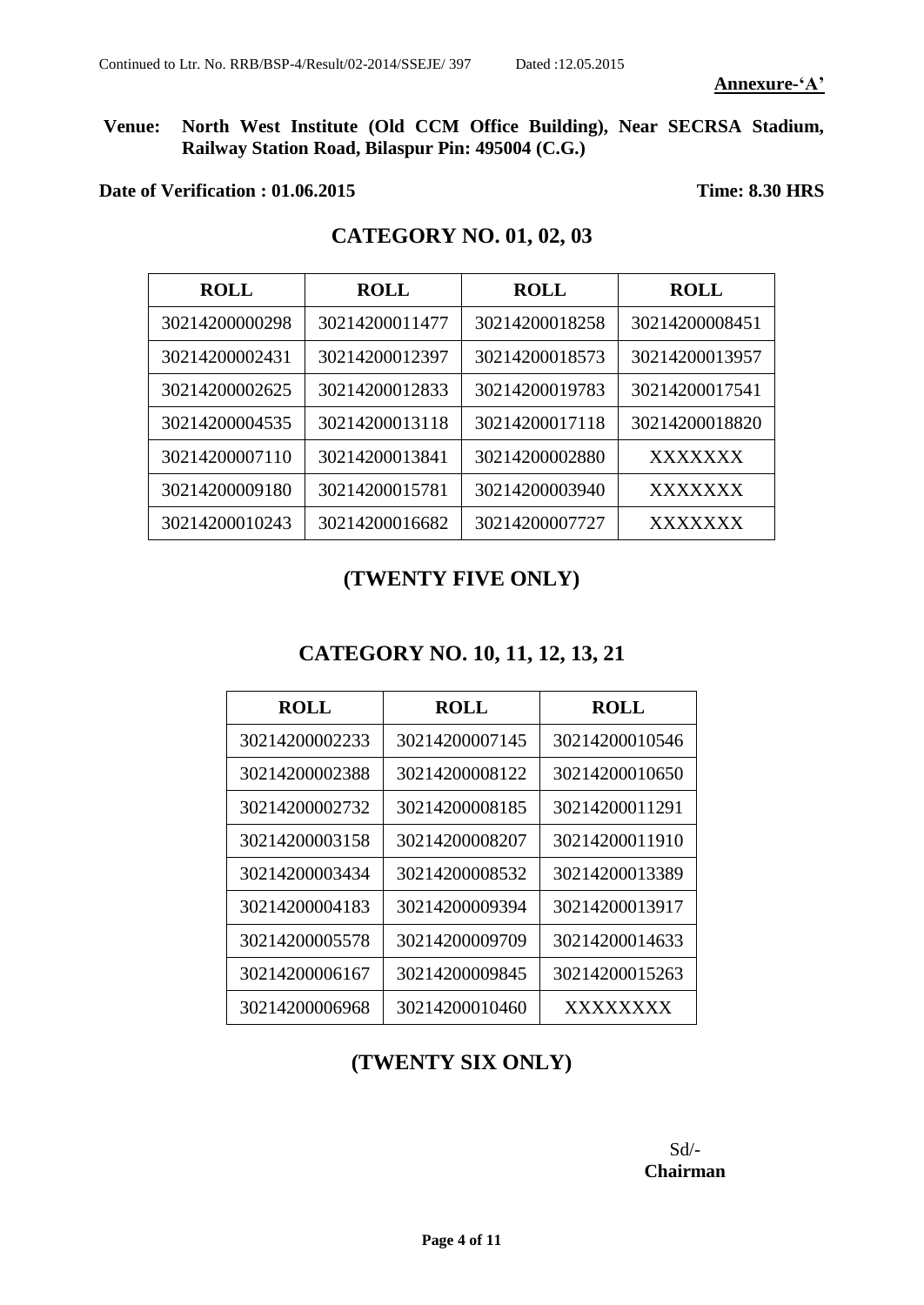**Venue: North West Institute (Old CCM Office Building), Near SECRSA Stadium, Railway Station Road, Bilaspur Pin: 495004 (C.G.)**

**Date of Verification : 01.06.2015 Time: 13.30 HRS**

**ROLL ROLL ROLL** 30214200005653 30214200019527 30214200015223 30214200007457 30214200001125 30214200018561 30214200003657 30214200007967 30214200004333 30214200012533 30214200005689 30214200013051 30214200006822 XXXXXXX 30214200008648 XXXXXXX 30214200014905 XXXXXXX 30214200015009 XXXXXXX

# **CATEGORY NO 10, 11, 12, 13, 21**

# **(TWENTY SIX ONLY)**

#### **CATEGORY NO. 36, 37, 38**

| <b>ROLL</b>    | <b>ROLL</b>    | <b>ROLL</b>    |
|----------------|----------------|----------------|
| 30214100001070 | 30214100002870 | 30214100007818 |
| 30214100001105 | 30214100002897 | 30214100008493 |
| 30214100001330 | 30214100003028 | 30214100009180 |
| 30214100001496 | 30214100003269 | 30214100009545 |
| 30214100001830 | 30214100005892 | 30214100010268 |
| 30214100002472 | 30214100006567 | 30214100010809 |
| 30214100002675 | 30214100006630 | 30214100011351 |
| 30214100002749 | 30214100007402 | 30214100011401 |

#### **(TWENTY FOUR ONLY)**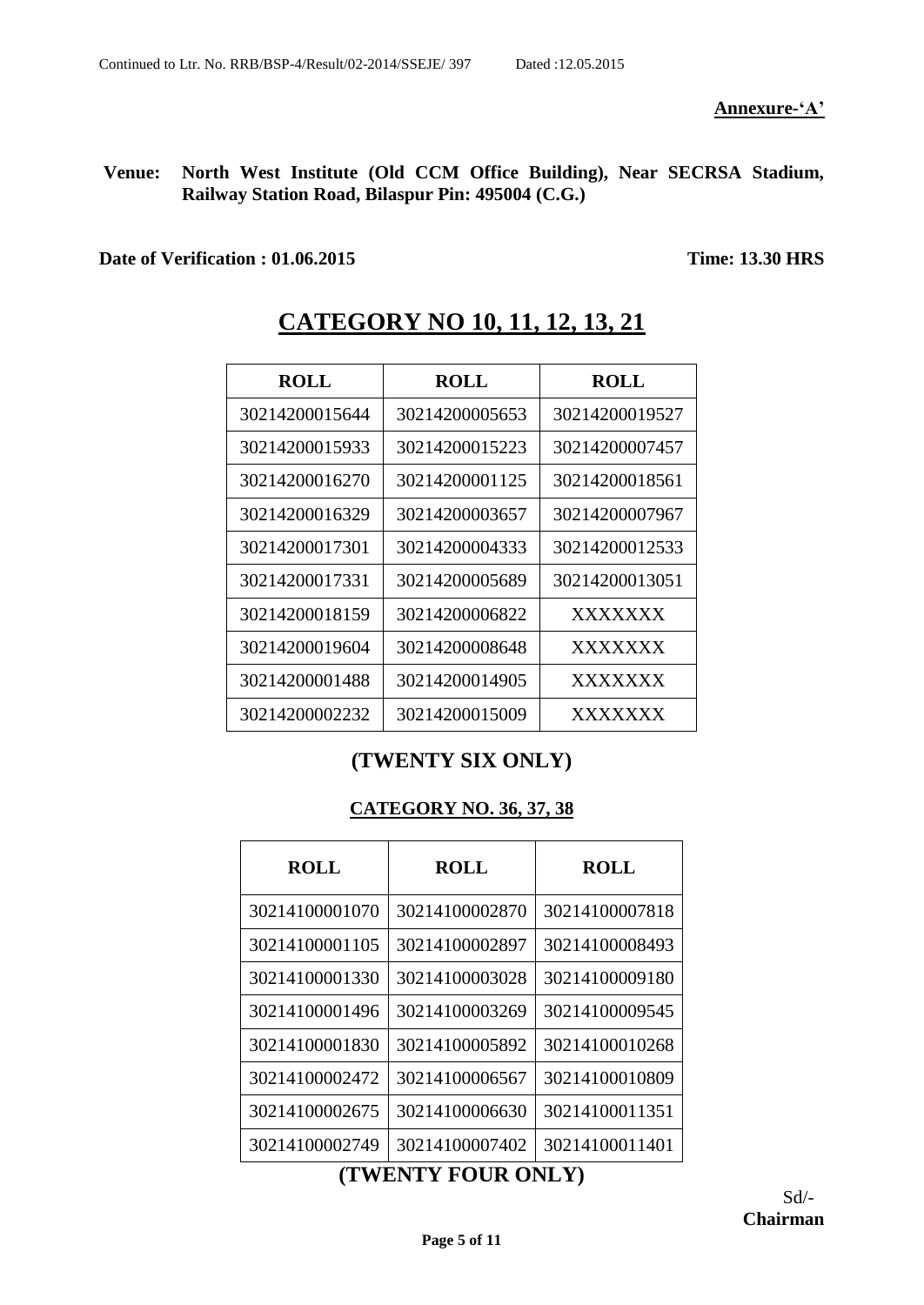**Annexure-'A'**

#### **Venue: North West Institute (Old CCM Office Building), Near SECRSA Stadium, Railway Station Road, Bilaspur Pin: 495004 (C.G.)**

#### **Date of Verification : 02.06.2015 Time: 8.30 HRS**

| <b>ROLL</b>    | <b>ROLL</b>    | <b>ROLL</b>    | <b>ROLL</b>    | <b>ROLL</b>    |
|----------------|----------------|----------------|----------------|----------------|
| 30214100013523 | 30214100017497 | 30214100020151 | 30214100022034 | 30214100024138 |
| 30214100014284 | 30214100017946 | 30214100020602 | 30214100023047 | 30214100024155 |
| 30214100014808 | 30214100017950 | 30214100021065 | 30214100023295 | 30214100019398 |
| 30214100015029 | 30214100018159 | 30214100021204 | 30214100023340 | 30214100004514 |
| 30214100016111 | 30214100018330 | 30214100021593 | 30214100023435 | 30214100006935 |
| 30214100016287 | 30214100019306 | 30214100021733 | 30214100023446 | 30214100016033 |
| 30214100016552 | 30214100019913 | 30214100021920 | 30214100023548 | 30214100023450 |

# **CATEGORY NO. 36, 37, 38**

#### **(THIRTY FIVE ONLY)**

#### **CATEGORY NO. 46 & 64**

| <b>ROLL</b>    | <b>ROLL</b>    | <b>ROLL</b>    |
|----------------|----------------|----------------|
| 30214100000206 | 30214100001179 | 30214100002760 |
| 30214100000400 | 30214100001418 | 30214100003328 |
| 30214100000557 | 30214100001569 | 30214100003743 |
| 30214100000851 | 30214100002211 | 30214100003813 |
| 30214100001109 | 30214100002248 | 30214100003823 |

# **(FIFTEEN ONLY)**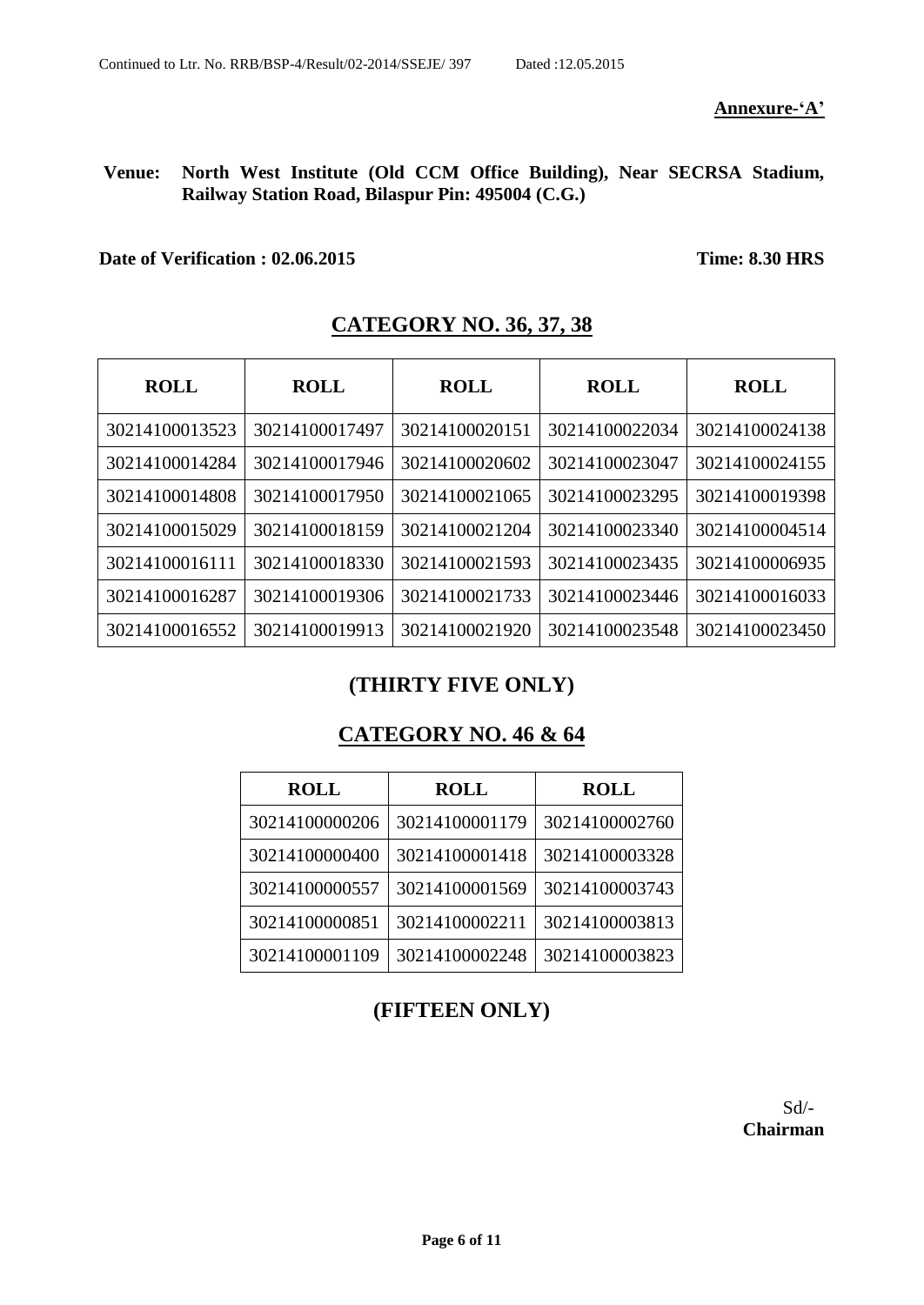#### **Venue: North West Institute (Old CCM Office Building), Near SECRSA Stadium, Railway Station Road, Bilaspur Pin: 495004 (C.G.)**

**Date of Verification : 02.06.2015 Time: 13.30 HRS**

| <b>ROLL</b>    | <b>ROLL</b>    | <b>ROLL</b>    |
|----------------|----------------|----------------|
| 30214100004663 | 30214100008723 | 30214100019341 |
| 30214100004856 | 30214100010142 | 30214100021171 |
| 30214100005647 | 30214100010201 | 30214100021390 |
| 30214100005730 | 30214100013442 | 30214100022576 |
| 30214100006923 | 30214100016357 | 30214100023772 |
| 30214100007795 | 30214100016919 | 30214100015707 |
| 30214100008050 | 30214100018389 | XXXXXXX        |
| 30214100008252 | 30214100018449 | <b>XXXXXXX</b> |

#### **CATEGORY NO. 46 & 64**

**(TWENTY TWO ONLY)**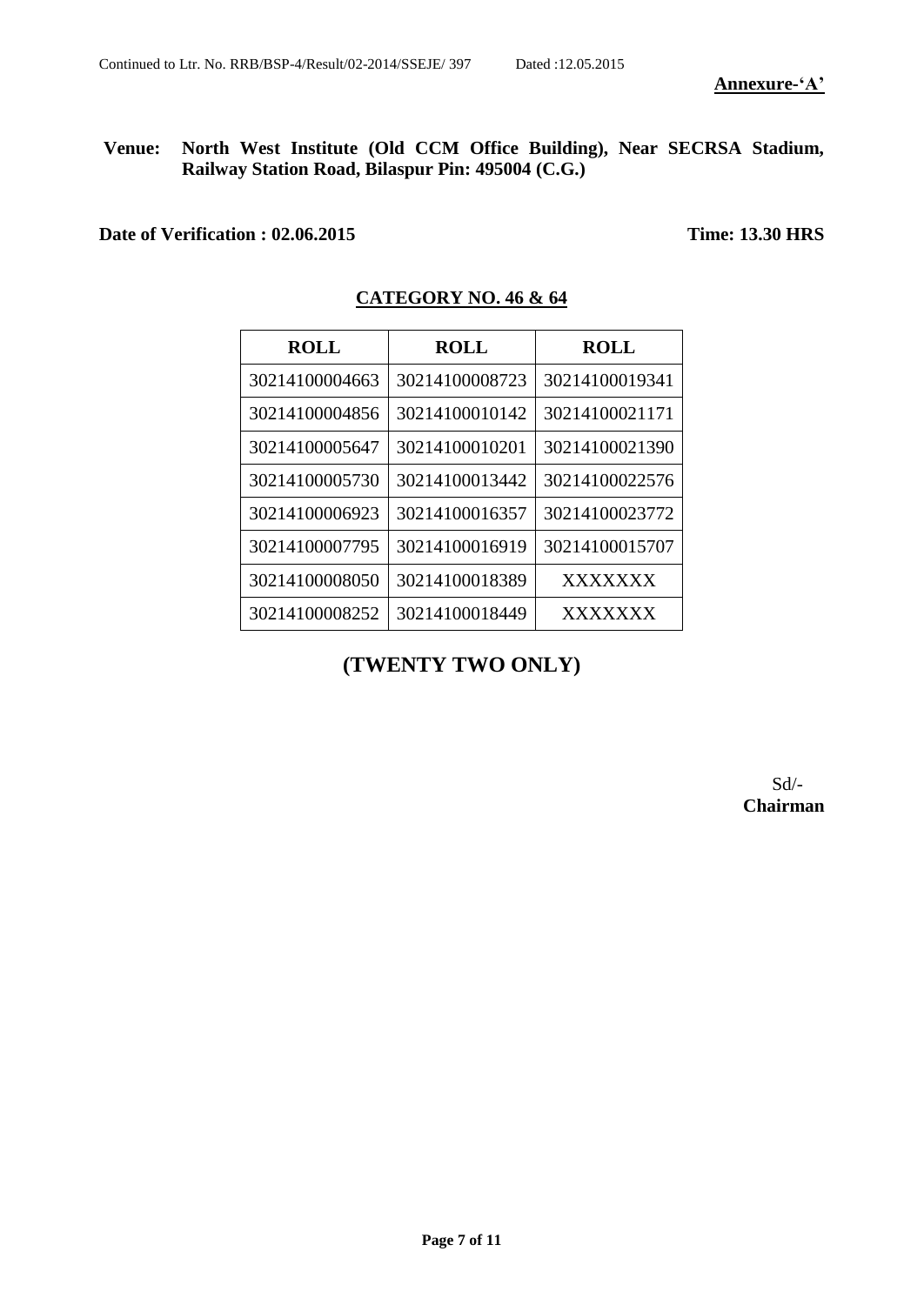#### **Annexure-'B'**

#### **ADDITIONAL CANDIDATES**

**Venue: North West Institute (Old CCM Office Building), Near SECRSA Stadium, Railway Station Road, Bilaspur Pin: 495004 (C.G.)**

#### **Date of Verification : 02.06.2015 Time:13.30 HRS**

#### **CATEGORY NO. 01, 02, 03**

| <b>ROLL</b>    | <b>ROLL</b>    | <b>ROLL</b>    |
|----------------|----------------|----------------|
| 30214200006027 | 30214200019241 | 30214200014958 |
| 30214200007847 | 30214200019610 | 30214200016644 |
| 30214200011666 | 30214200018189 | 30214200018932 |
| 30214200013756 | 30214200009874 | <b>XXXXXXX</b> |

#### **(ELEVEN ONLY)**

#### **CATEGORY NO 10, 11, 12, 13, 21**

| <b>ROLL</b>    | <b>ROLL</b>    | <b>ROLL</b>    |
|----------------|----------------|----------------|
| 30214200001724 | 30214200014019 | 30214200013417 |
| 30214200002945 | 30214200016156 | 30214200013949 |
| 30214200004786 | 30214200016860 | 30214200015237 |
| 30214200005903 | 30214200005913 | 30214200004331 |
| 30214200007213 | 30214200016008 | 30214200009239 |
| 30214200009555 | 30214200006942 | XXXXXX         |
| 30214200010984 | 30214200012980 | <b>XXXXXX</b>  |

#### **(NINETEEN ONLY)**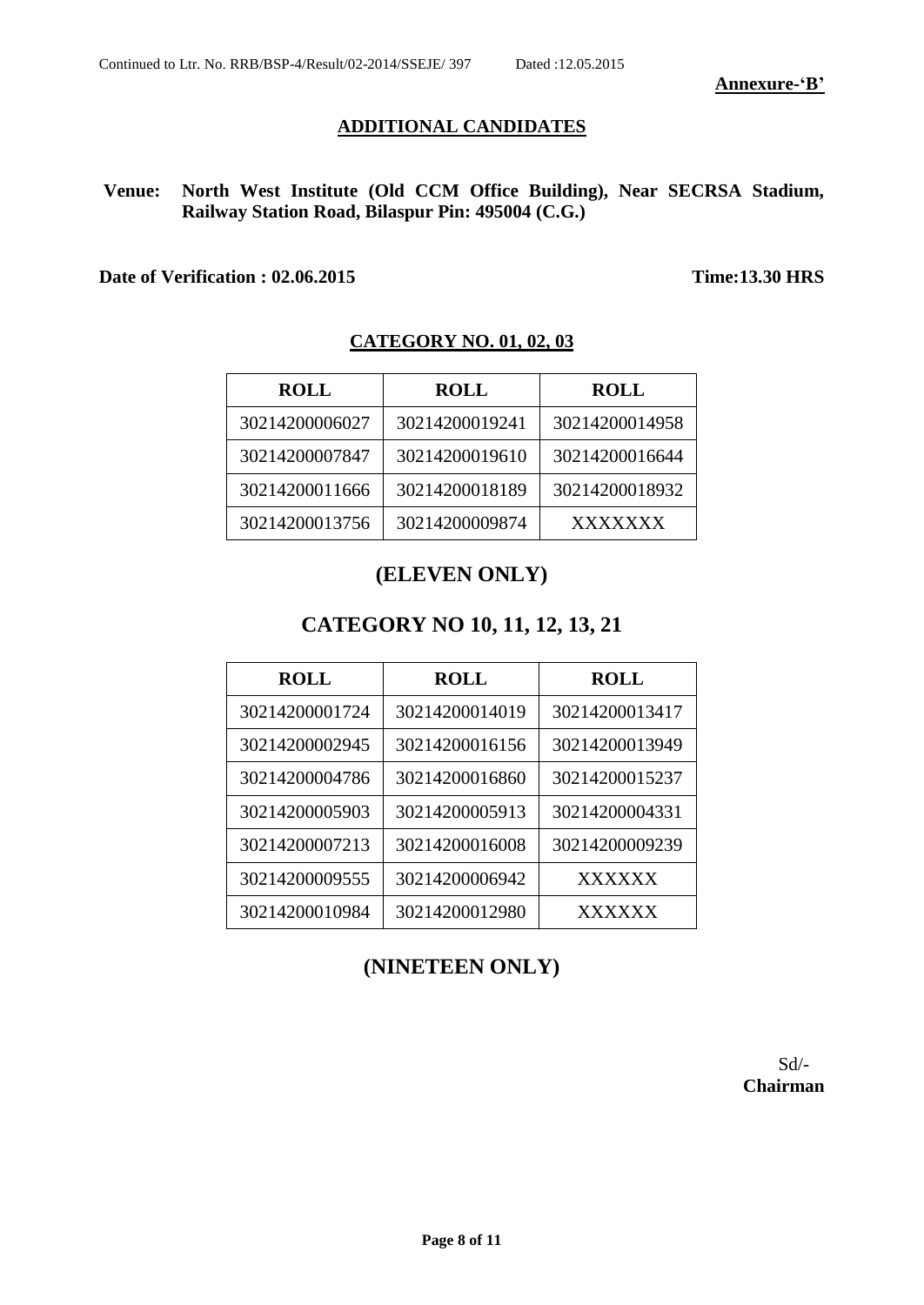**Annexure-'B'**

**Venue: North West Institute (Old CCM Office Building), Near SECRSA Stadium, Railway Station Road, Bilaspur Pin: 495004 (C.G.)**

**Date of Verification : 03.06.2015 Time: 8.30 HRS**

| <b>ROLL</b>    | <b>ROLL</b>    | ROLL           |
|----------------|----------------|----------------|
| 30214100001121 | 30214100014811 | 30214100012533 |
| 30214100002591 | 30214100015573 | 30214100004249 |
| 30214100003459 | 30214100017933 | 30214100013018 |
| 30214100006622 | 30214100018751 | 30214100013349 |
| 30214100007781 | 30214100019655 | 30214100014791 |
| 30214100007993 | 30214100020418 | <b>XXXXXX</b>  |
| 30214100012096 | 30214100024018 | <b>XXXXXX</b>  |
| 30214100013596 | 30214100024145 | XXXXXX         |

# **CATEGORY NO. 36, 37, 38**

#### **(TWENTY ONE ONLY)**

#### **CATEGORY NO. 46 & 64**

| <b>ROLL</b>    | <b>ROLL</b>    | <b>ROLL</b>    |
|----------------|----------------|----------------|
| 30214100000705 | 30214100008828 | 30214100021058 |
| 30214100002593 | 30214100012521 | 30214100022605 |
| 30214100003591 | 30214100014908 | 30214100012075 |
| 30214100003592 | 30214100016044 | <b>XXXXXX</b>  |
| 30214100007677 | 30214100016823 | <b>XXXXXX</b>  |

#### **(THIRTEEN ONLY)**

#### **GRAND TOTAL: TWO HUNDRED THIRTY SEVEN ONLY**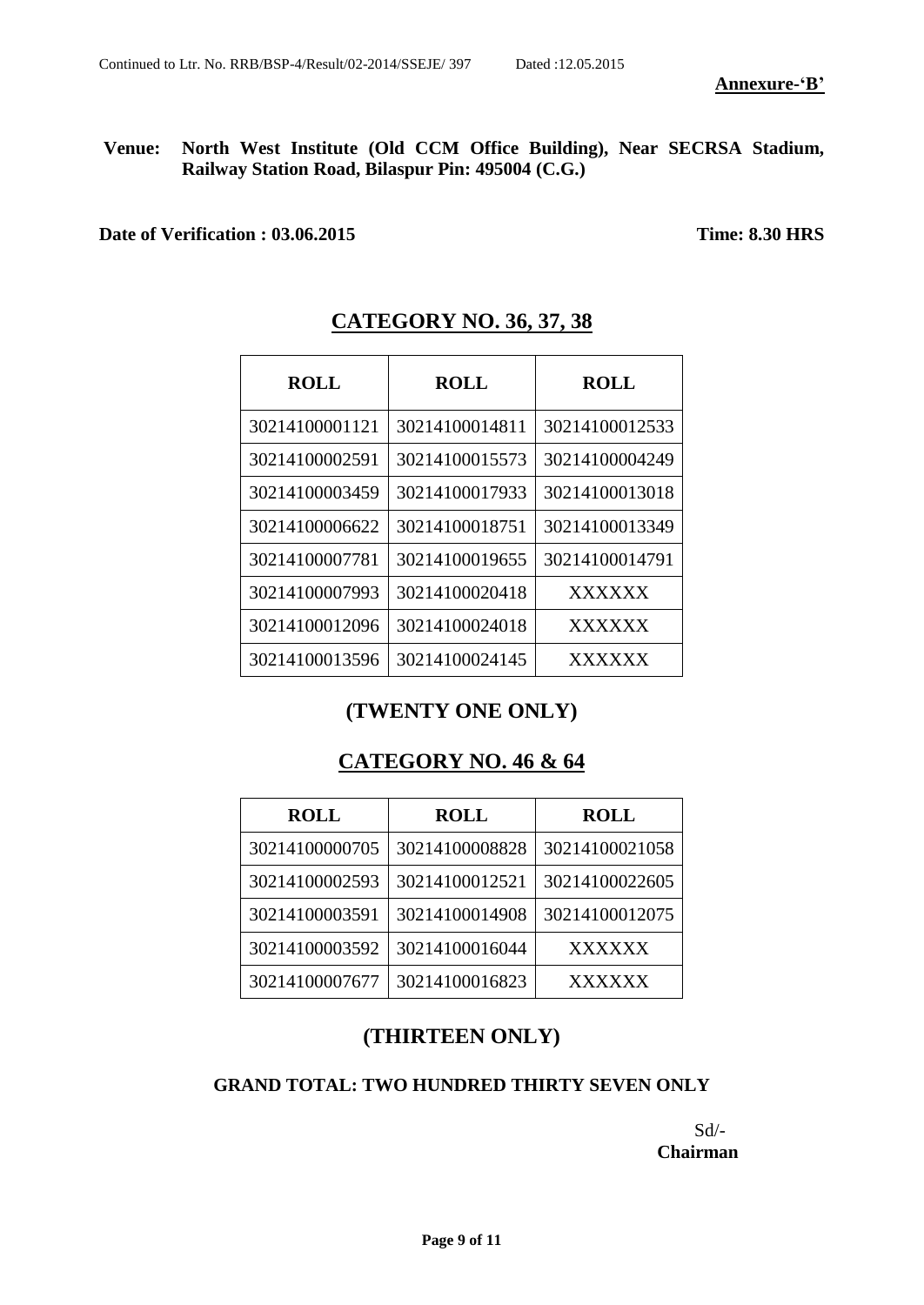#### **Annexure-'C'**

| <b>POST</b>                           | <b>UR</b> | SC    | <b>ST</b> | <b>OB</b> |
|---------------------------------------|-----------|-------|-----------|-----------|
| Sr. Section Engineer (P-Way)          | 61.51     | 50.99 | 53.78     | 54.22     |
| Sr. Section Engineer (Bridge)         | 66.03     |       |           |           |
| Sr. Section Engineer (Works)          | 65.00     | 50.19 | 51.34     | 56.43     |
| Sr. Section Engineer ( $C & W$ )      | 67.78     | 59.04 | 59.38     | 63.34     |
| Sr. Section Engineer (Dsl-Mechanical) | 73.03     |       |           | 64.42     |
| Sr. Section Engineer (Dsl-Electrical) | 69.25     | 57.78 |           | 64.42     |
| Sr. Section Engineer (Dsl/A)          | 70.08     |       |           | 63.55     |
| Sr. Section Engineer (Electrical/GS)  | 69.78     |       |           | 67.64     |
| Jr. Engineer (P-Way)                  | 59.10     | 45.98 | 46.71     | 55.35     |
| Jr. Engineer (Works)                  | 75.27     |       |           |           |
| Jr. Engineer (Bridge)                 | 68.08     | 55.11 | 61.74     | 58.28     |
| Jr. Engineer (C & W / Open line)      | 74.40     | 63.33 | 60.62     | 69.78     |
| Jr. Engineer (Telecommunication)      | 80.84     |       |           |           |

# **CUT OFF MARKS (%) FOR NORMAL VACANCIES:**

# **CUT OFF MARKS (%) FOR ADDITIONAL VACANCIES:**

| <b>POST</b>                           | <b>UR</b> | SC    | <b>ST</b> | <b>OB</b>                |
|---------------------------------------|-----------|-------|-----------|--------------------------|
| Sr. Section Engineer (P-Way)          | 60.22     | 48.83 | 42.12     | 53.49                    |
| Sr. Section Engineer (Bridge)         | 60.11     |       |           |                          |
| Sr. Section Engineer (Works)          | 61.11     | 48.00 | 44.92     | 53.33                    |
| Sr. Section Engineer ( $C & W$ )      | 65.76     | 56.67 | 51.33     | 62.89                    |
| Sr. Section Engineer (Dsl-Mechanical) | 69.55     |       |           | 62.45                    |
| Sr. Section Engineer (Dsl-Electrical) | 67.14     | 57.77 |           | 62.32                    |
| Sr. Section Engineer (Dsl/A)          | 66.67     |       |           | 62.27                    |
| Sr. Section Engineer (Electrical/GS)  | 67.64     |       |           | 63.07                    |
| Jr. Engineer (P-Way)                  | 57.55     | 44.52 | 46.45     | 52.78                    |
| Jr. Engineer (Works)                  | 58.28     |       |           | $\overline{\phantom{0}}$ |
| Jr. Engineer (Bridge)                 | 61.74     | 44.89 | 44.67     | 55.33                    |
| Jr. Engineer (C & W / Open line)      | 72.34     | 62.00 | 54.62     | 69.55                    |
| Jr. Engineer (Telecommunication)      | 71.77     |       |           |                          |

| <b>POST</b>                      |               | <b>OH</b>         | Ex.SM         |                   |  |  |
|----------------------------------|---------------|-------------------|---------------|-------------------|--|--|
|                                  | <b>Normal</b> | <b>Additional</b> | <b>Normal</b> | <b>Additional</b> |  |  |
| Sr. Section Engineer (P-Way)     |               |                   | <b>Not</b>    | <b>Not</b>        |  |  |
|                                  |               |                   | Qualified     | Qualified         |  |  |
| Sr. Section Engineer (Works)     |               |                   | <b>Not</b>    | <b>Not</b>        |  |  |
|                                  |               |                   | Qualified     | Qualified         |  |  |
| Sr. Section Engineer ( $C & W$ ) |               |                   | 47.77         | 47.32             |  |  |
| Jr. Engineer (P-Way)             | 51.33         | 49.49             | <b>Not</b>    | <b>Not</b>        |  |  |
|                                  |               |                   | Qualified     | Qualified         |  |  |
| Jr. Engineer (C & W / Open line) |               |                   | 50.14         | 47.78             |  |  |